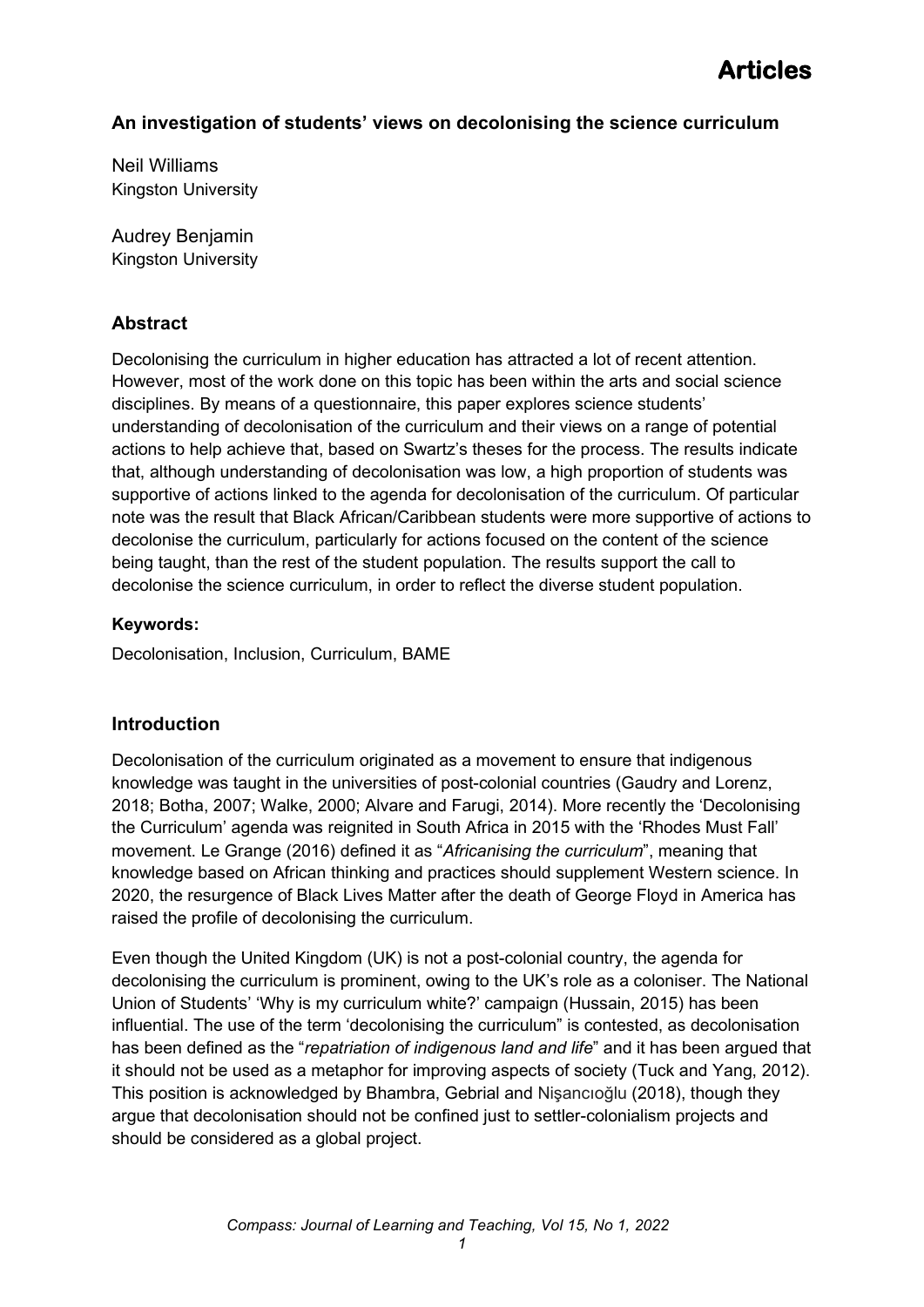Liyanage (2020) has recently defined decolonisation as "*a fundamental re-evaluation of the existing forms of teaching, learning and pastoral support in Higher Education*". She also highlights that many people do not know what it entails and that misconceptions about decolonisation are widespread. As a result, some universities avoid the use of the term.

To date, much of the focus of this agenda has been within the arts and humanities disciplines. Hussain (2015) suggested that these have the most work to do regarding decolonisation, but all subjects have opportunities to reconsider teaching matter. There is increasing recognition that the science, technology, engineering and mathematics (STEM) curricula need to be decolonised as well (Akinbosede, 2020; Fernandes, 2021).

At Kingston University, work relevant to decolonising the curriculum has been part of a "Developing an Inclusive Curriculum" initiative (Hughes *et al*., 2019). This work has been informed by theoretical research in the areas of critical race theory, culturally responsive pedagogy, universal design for learning and decolonising the curriculum. However, the initiative has not made prominent use of the term 'decolonising the curriculum'.

Inclusive learning and teaching have been defined as "*Ways in which pedagogy, curricula and assessment are designed and delivered to engage students in learning that is meaningful, relevant and accessible to all*" (Hockings, 2010). Developing and inclusive curriculum has similarities with decolonising the curriculum because it encompasses the diversifying of content and reading lists and the reviewing of pedagogical practices and assessment. It has a broader scope in that it considers the broader diversity of all the protected characteristics, ethnicity being just one of them. However, it can be argued that focusing just on an inclusive curriculum can result in failure to consider the impact of politics and power hierarchies on the curriculum. Decolonisation recognises that knowledge is marked by power relations and the disproportionate prominence of contributions from the global north.

Nationally, the decolonising the curriculum agenda has grown in prominence, particularly after recent Black Lives Matter protests. The fact that Black, Asian and minority ethnic (BAME) students do not see themselves or their backgrounds adequately reflected in the curriculum could cause the under-stimulation and the under-achievement of these student groups, as reported by Richardson (2015).

A key aim of decolonising the curriculum is to ensure that all students can see themselves and their backgrounds reflected in the curriculum. As a result, various UK universities have developed guidance on how to decolonise the curriculum – School of Oriental and African Studies (2018), University of Bath (2020) – and how to decolonise a science curriculum – University of Sheffield (2020).

Swartz (2018) has proposed "*theses for decolonising the curriculum*" that recommend consideration of the following:

- the geographical location where you teach/learn;
- what is excluded and elided from and silenced in the curriculum is as important as what is there in it;
- who teaches, "*so that students can be exposed to a multiplicity of views from different kinds of people, and also be able to identify with people like them*";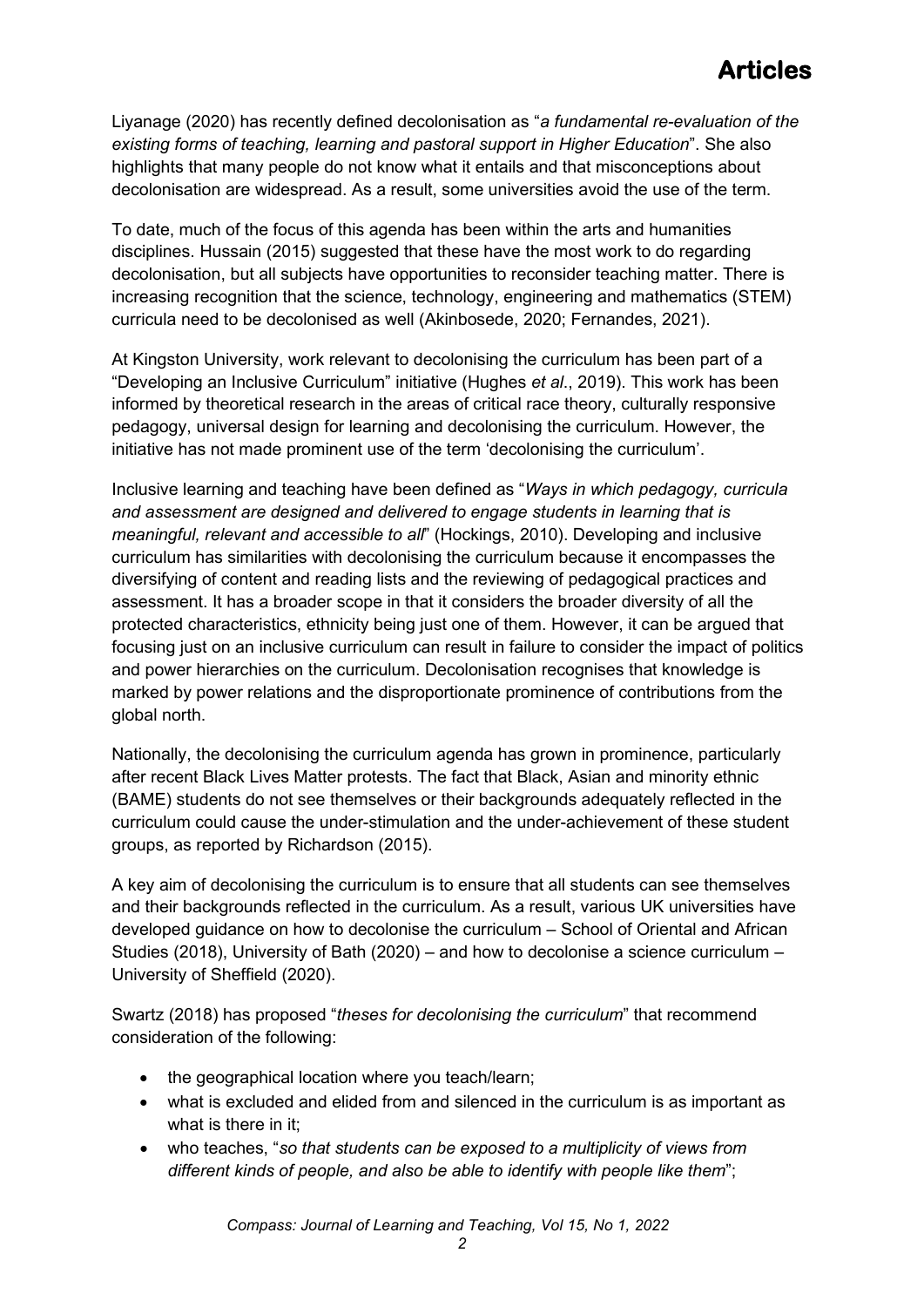- the biographies and histories of who teaches and who is taught and who is being taught;
- the 'hidden curriculum' must be made explicit;
- what is taught needs to be considered: e.g., local and indigenous knowledge;
- how teaching is conducted: e.g., pedagogies:
- southern knowledge should be seen as having global relevance.

This paper takes these suggestions as a starting point in thinking about what actions can be taken to decolonise the science curriculum. It is accepted that others may dispute that these actions are relevant to decolonising this particular curriculum.

The aims of this research project were: 1) to explore science students' understanding of the agenda for decolonising the curriculum and of developing an inclusive curriculum; 2) having provided students with a simple definition of decolonising the curriculum, to investigate their views of actions to decolonise the curriculum on the basis of Swartz's theses for this purpose. This research was carried out prior to the recent Black Lives Matter protests. Any advocacy of science students for initiatives to decolonise the science curriculum could help persuade more staff to take action on changing the curriculum.

### **Method**

The main research questions were:

'What do science students know about the agenda for decolonising the curriculum?' and

'What actions do students think staff should take in order to decolonise the science curriculum?'

A questionnaire was developed to interrogate students' awareness and understanding of decolonising the curriculum and developing an inclusive curriculum.

Students were asked to rate their level of agreement – using the Likert scale (i.e., from 'strongly agree' to 'strongly disagree') – with the following statements:

I have heard of the 'decolonising the curriculum' agenda;

I understand what is meant by term 'decolonising the curriculum';

I have heard of the 'inclusive curriculum framework';

I understand what is meant by an 'inclusive curriculum';

The curriculum of my course would benefit from decolonisation;

The curriculum of my course would benefit from being made more inclusive.

Respondents were then provided with the following definition – from Muldoon (2019) – of decolonising the curriculum.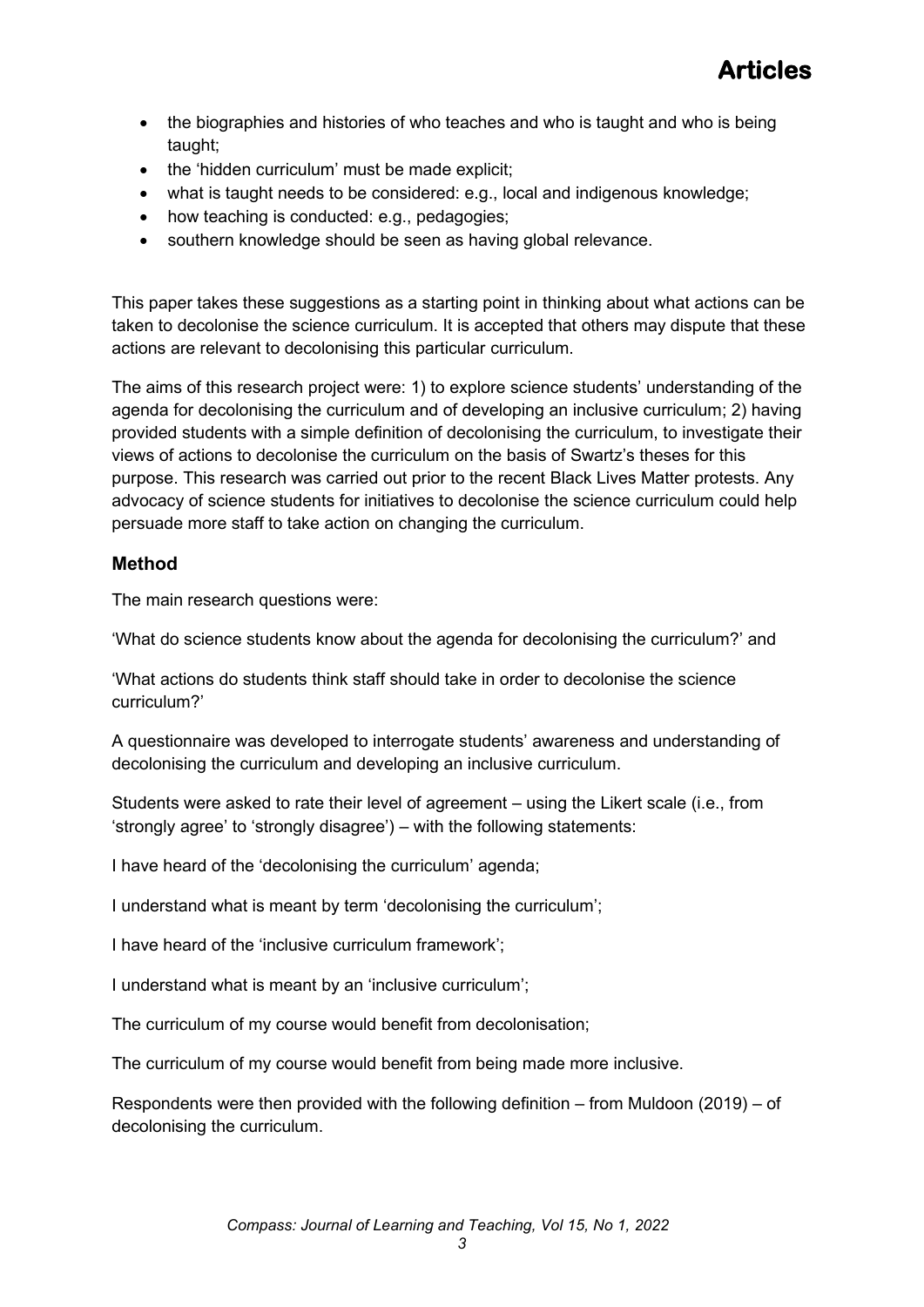"*There are diverse views of what 'decolonising the curriculum' means, but it generally involves a reconsideration of who is teaching, what the subject matter is and how it's being taught, to ensure all students can see themselves and their backgrounds reflected in the curriculum*."

Students were then asked to rate their level of agreement (using the Likert scale) with eight potential actions for decolonising the curriculum, on the basis of Swartz's theses (Swartz, 2018). These are given below.

In order to decolonise the curriculum of my course, academic staff should:

- 1. reflect on what is excluded from the curriculum, not just what it contains;
- 2. review who teaches the course to so students can be exposed to views from different kinds of people;
- 3. include biographies and histories of scientists being taught and those who teach;
- 4. make more explicit the 'hidden curriculum' (the unwritten information that students pick up from close interaction with staff);
- 5. include more knowledge from the global south in the programme;
- 6. consider the geographical origins of the science being taught;
- 7. review how the programme is taught with greater focus on active learning;
- 8. include students more in the delivery of teaching;

Ethnicity data was collected using a question based on harmonised country specific ethnic groups recommended by the UK's Office for National Statistics. The variety of national ethnicities were grouped under the five main categories: 1. White**;** 2. Mixed/multiple ethnic groups**;** 3. Asian/Asian British**;** 4. Black / African/Caribbean; 5. Other ethnic group. In this work the responses of students who identified as Black / African/Caribbean are compared to the responses of the four other groups combined.

'White' includes English/Welsh/Scottish/Northern, Irish/British, Irish/Gypsy or Irish Traveller and any other white background. The Asian/Asian British group is split into five sub-groups: Indian, Pakistani, Bangladeshi, Chinese and any other Asian background.

Ethical approval was gained from Kingston University research ethics committee via KUREOS.

Paper copies of the questionnaire were distributed face-to-face in lectures. A participant information sheet and consent form were distributed with the questionnaire and a short verbal introduction given. All students were encouraged to complete the survey but were reminded that it was voluntary.

### **Data analysis**

Questionnaire responses were coded and input into an Excel spreadsheet. The data within the spreadsheet were anonymous. Clustered bar charts were used to present the Likert scale data as befits non-parametric data.

Given that the data were non-parametric, Mann-Whitney tests were used to test the hypothesis of whether the median rank of Likert scores for individual Likert items differs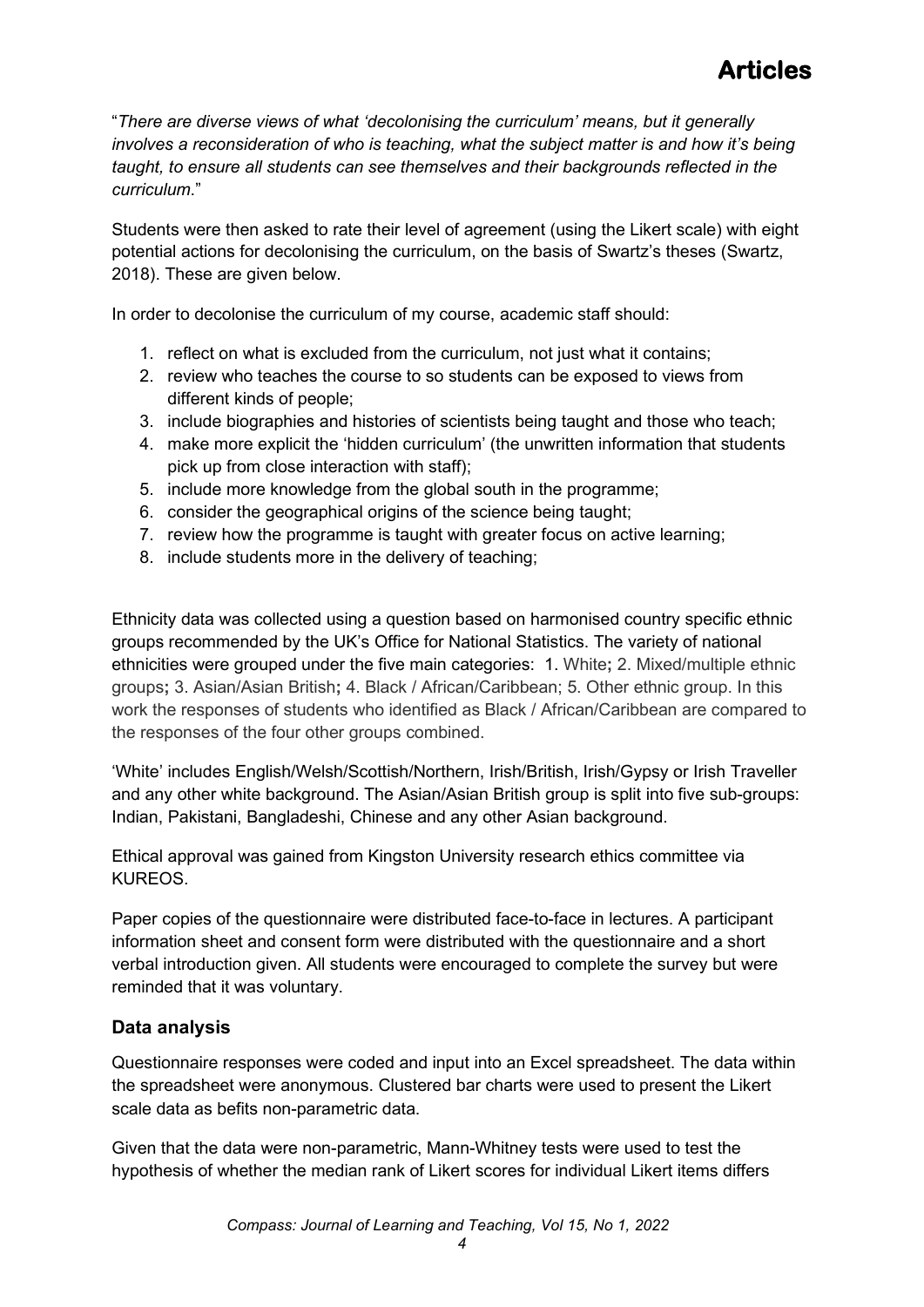between Black African/Caribbean students and students from all other ethnic groups, in order to identify whether responses were different between these two groups (De Winter and Dodu, 2010; Hollingsworth *et al.*, 2012). A significance level of p<0.05 was used in all tests.

### **Results**

Students (n=141) from Chemistry (n=12), Pharmaceutical Science (n=21), Pharmacy (n=89) Biomedical Science (n=13) and Pharmacology (n=6) courses completed the questionnaire in November 2019.

The study population – table  $1 - w$  was ethnically diverse, which is reflective of the very high percentage of BAME students on science courses at Kingston University. In 2019/20, 80.7% of students in the School of Life Science, Pharmacy and Chemistry were from a BAME background.

Students from all levels completed the questionnaire: third year (n=56); second year students (n=73) and first year (n=12).

| Ethnicity                    | n  |
|------------------------------|----|
| <b>Black African</b>         | 33 |
| <b>Black Caribbean</b>       | 3  |
| Asian-Indian                 | 18 |
| Asian -Pakistani             | 12 |
| Asian-Bangladeshi            | 14 |
| White                        | 15 |
| Asian-Chinese                | O  |
| Asian-other                  | 14 |
| Other (middle east)          | 11 |
| Not declared                 | 14 |
| Mixed/multiple ethnic groups | 7  |
|                              |    |
|                              |    |

### **Table 1. Ethnicity of participants**

### **Understanding and support for decolonisation and Inclusion**

The results of questions interrogating students' understanding of decolonisation and inclusion are presented in figure 1. They highlight that only a small proportion of students said they understood what was meant by an inclusive curriculum or decolonising the curriculum.

In light of the Black Lives Matter movement and that the awarding gap is greatest for British Black African/Caribbean students, the data was analysed in order to make comparisons between responses of British Black African/Caribbean students and all other students (presented in figure 2). Black African students were the largest ethnic cohort within the responses.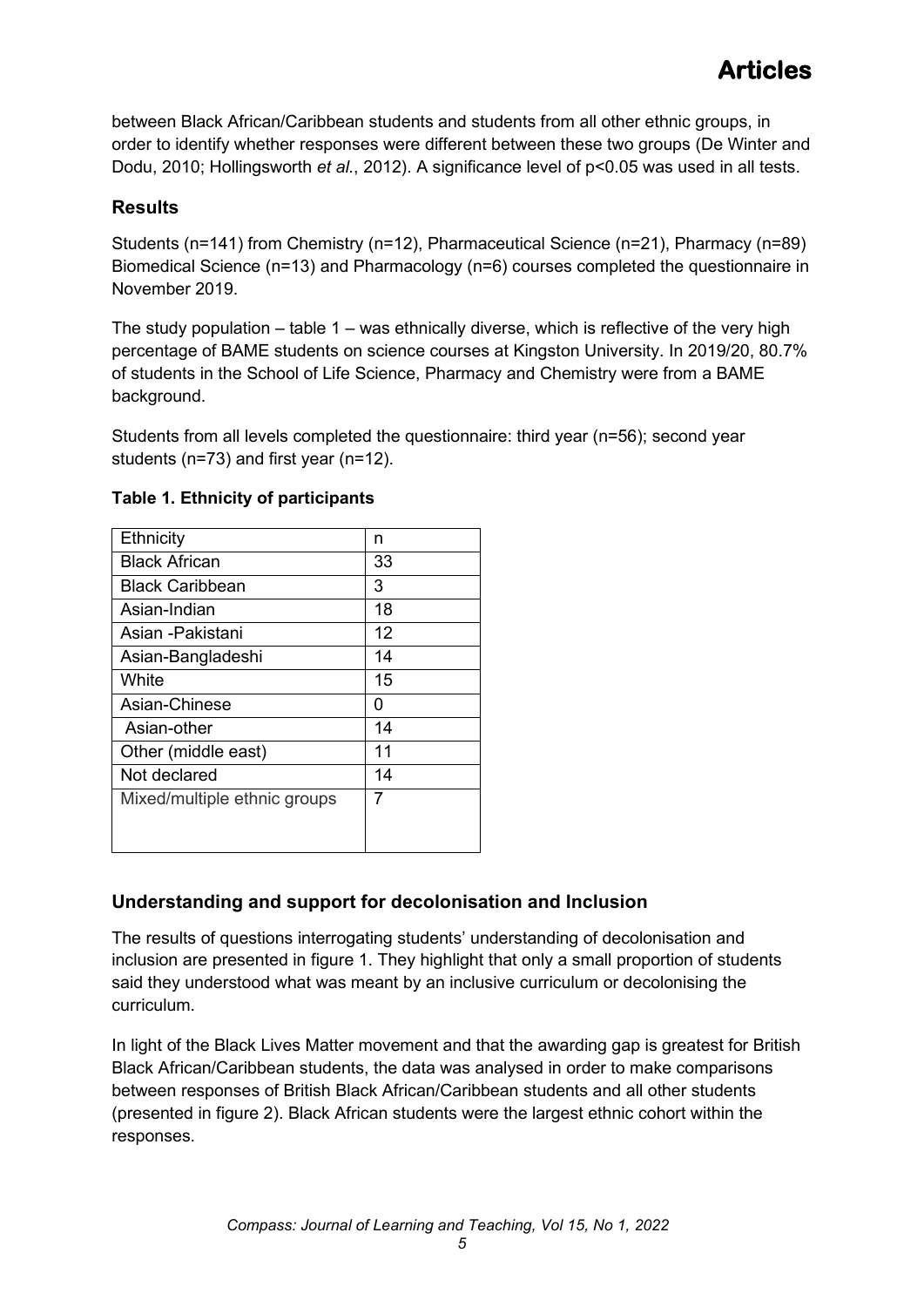

**Figure 1.** Low understanding of decolonisation and inclusion terminology



**Figure 2.** Students more supportive of having an inclusive curriculum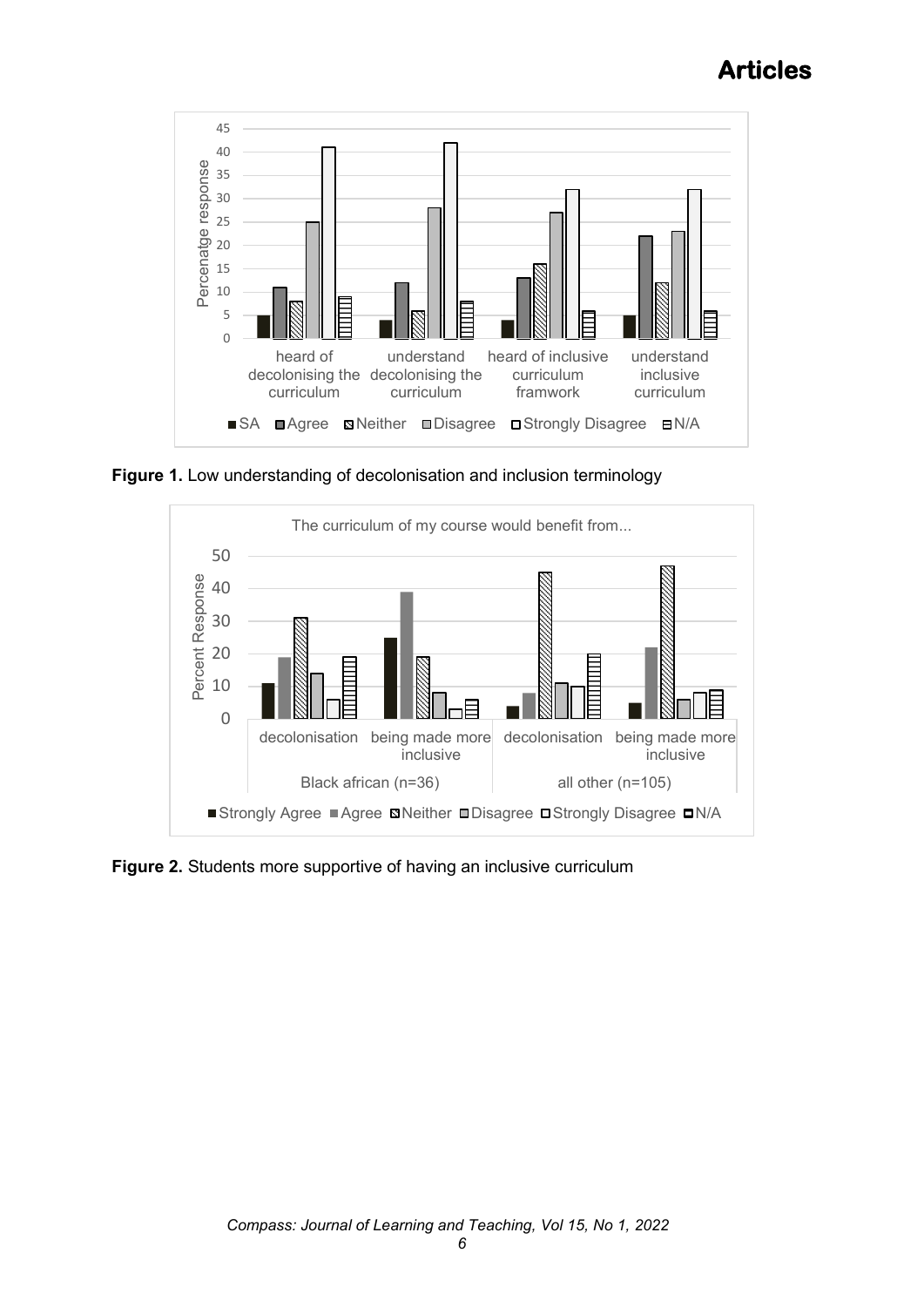### **Actions to decolonise the curriculum**

The suggested actions to decolonise the curriculum included in the questionnaire were based on the theses of decolonising the curriculum proposed by Swartz (2018). It is recognised that decolonisation of the science curriculum requires continuous reflection and dialogue on the impact of colonialism on science and higher education (HE). The levels of student agreement with these proposals to decolonise the curriculum are presented in figures 3 and 4.



**Figure 3.** Who teaches is identified as more important than inclusion of biographies



**Figure 4.** How course is taught is identified as more important than geographical origin of knowledge

*Compass: Journal of Learning and Teaching, Vol 15, No 1, 2022*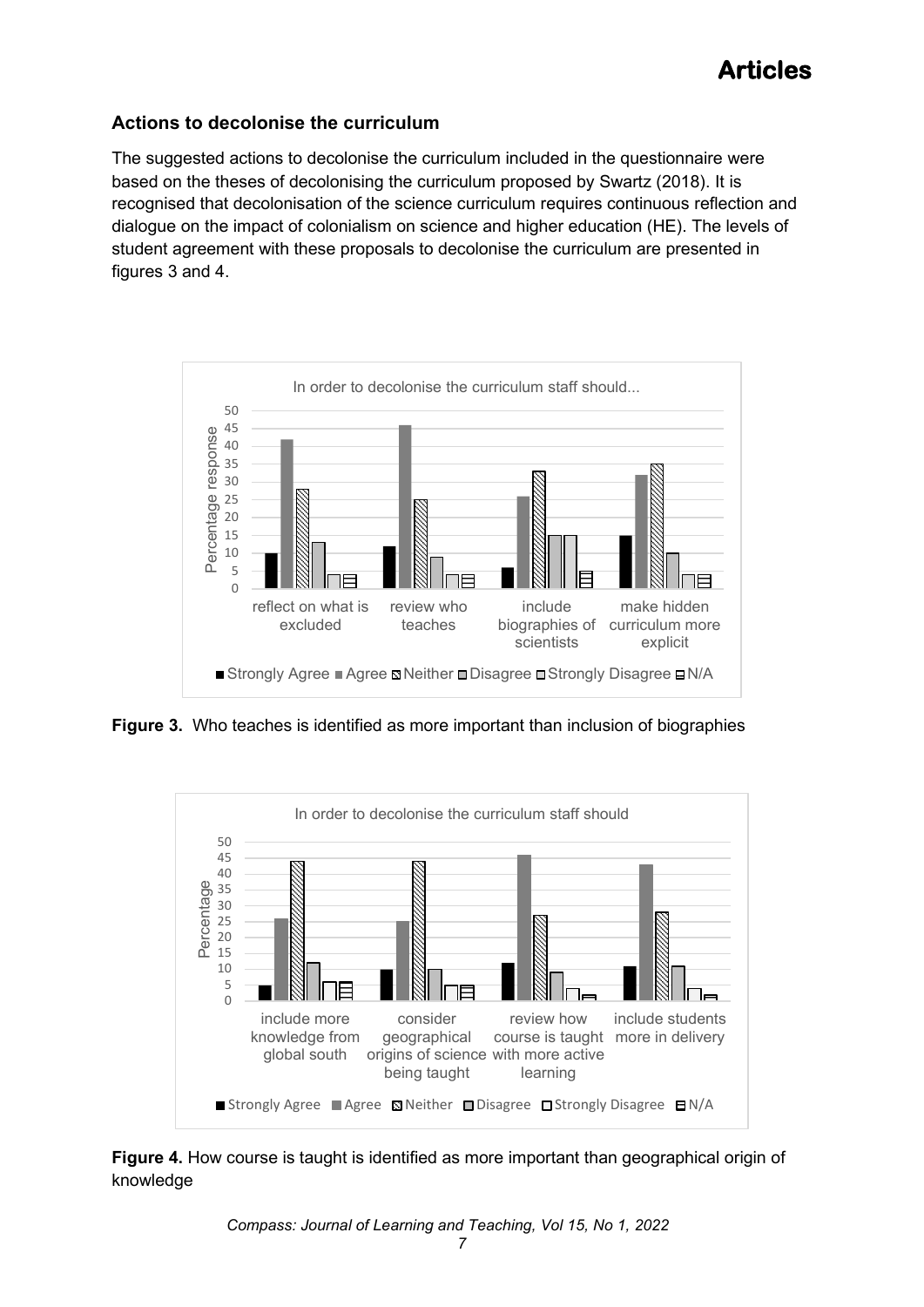### **Views of Black African/Caribbean students**

The data were analysed in order to identify any difference in responses between Black African/Caribbean students and others. Figures 5-8 indicate that students of Black African/Caribbean origin are more supportive of most of the proposed actions to decolonise the curriculum than are all other students. It is noteworthy that students of Black African/Caribbean origin are more likely to agree that more biographies and global south knowledge should be included in order to decolonise the curriculum. In the wider student cohort, these actions gained the least support. The non-parametric Mann-Whitney test was used to test the hypothesis of whether the median rank of Likert scores for the proposed actions to decolonise the curriculum differed between Black African/Caribbean students and students from all other ethnic groups (table 2). A measure of effect size, r, can be calculated by dividing Z by the square root of *N.*



**Figure 5.** Responses to actions on content and who teaches on the course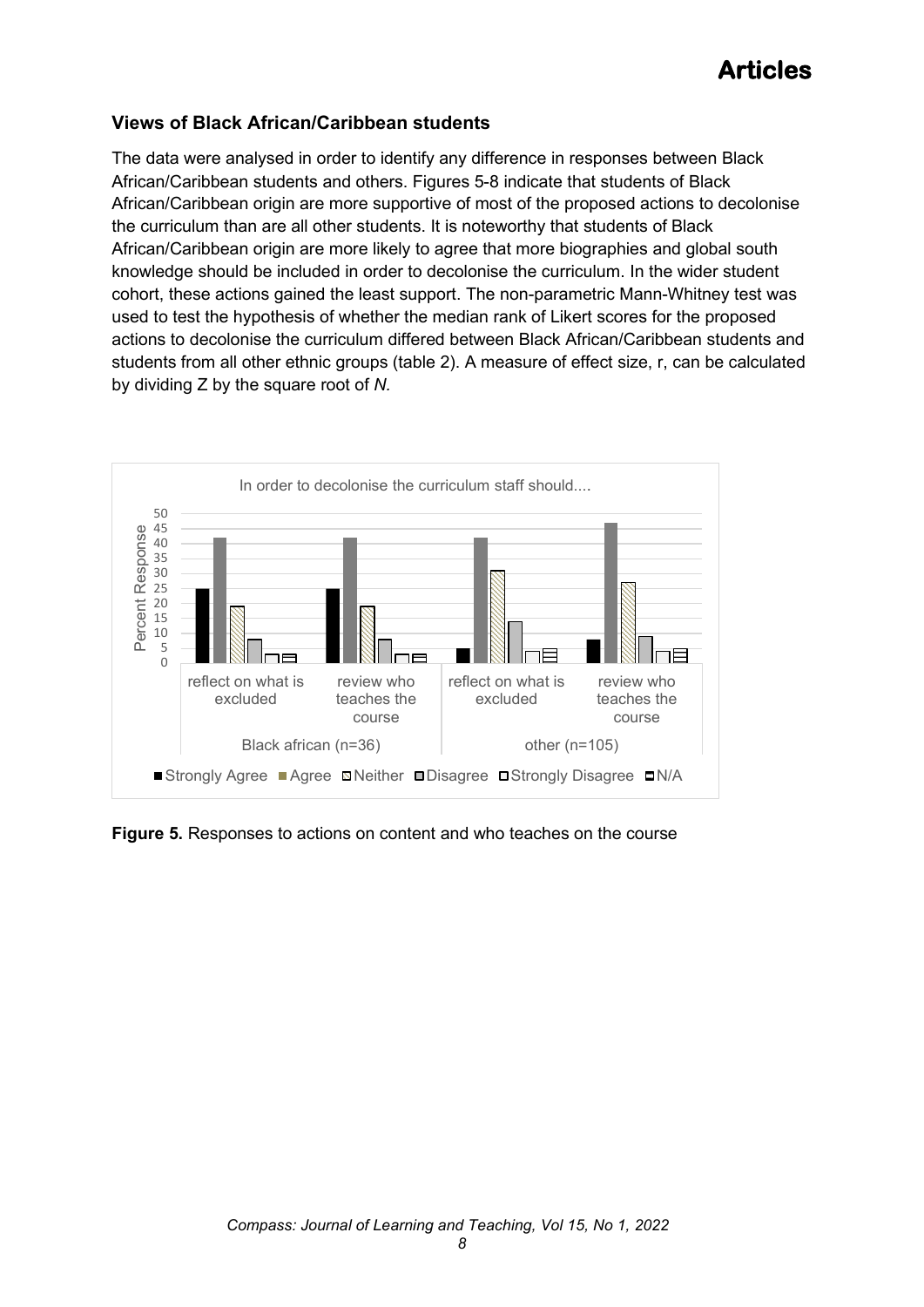

**Figure 6.** Responses to actions based on geographical origin of knowledge and science



**Figure 7.** Differences in responses for actions based on teaching style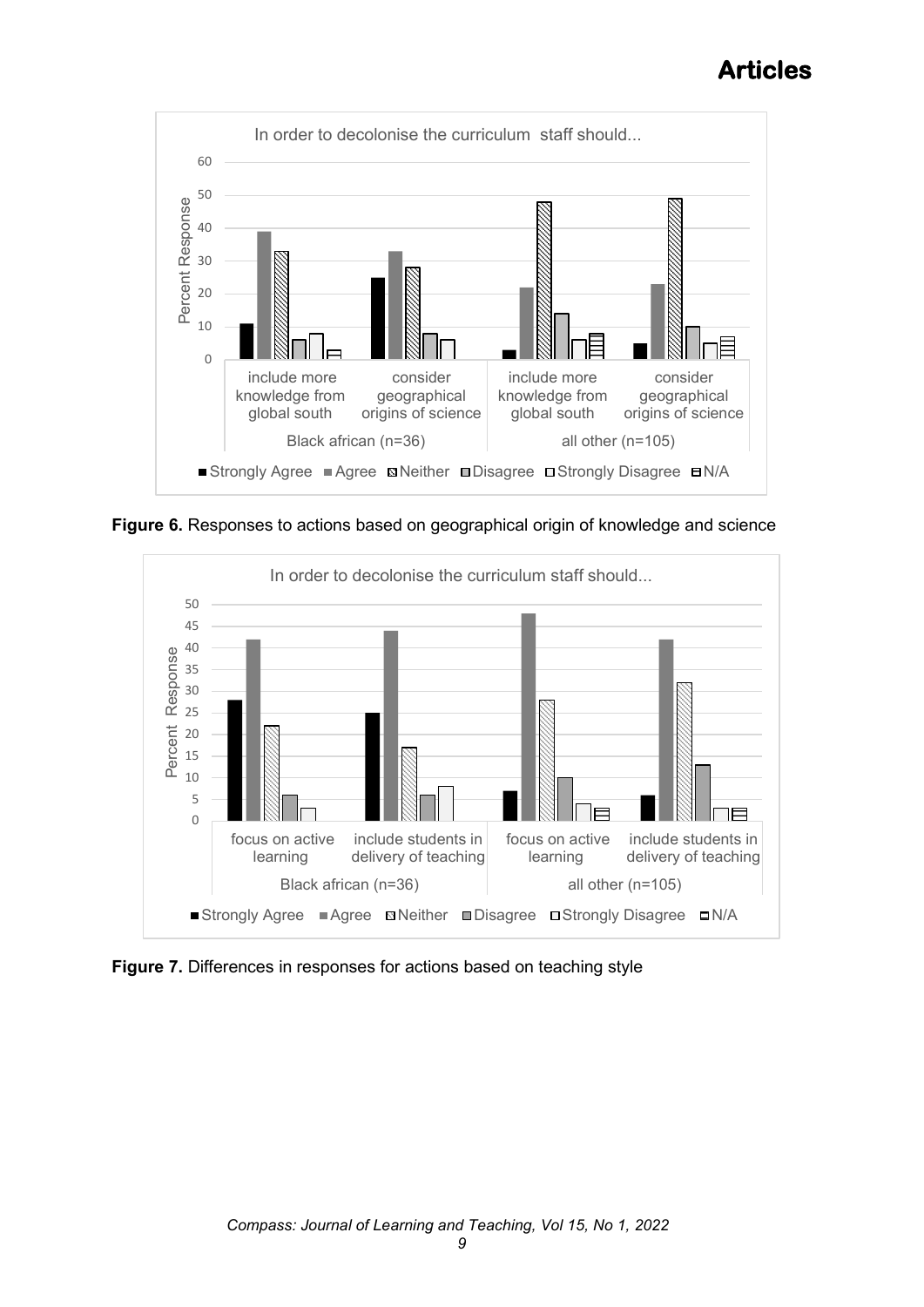

**Figure 8.** Differences in responses to actions on biographies and hidden curriculum

| Table 2. Statistical analysis of difference in Likert scale responses between Black |
|-------------------------------------------------------------------------------------|
| African/Caribbean and other ethnic groups.                                          |

|                                                     | Mdn<br>$(O)^a$ | Mdn<br>$(BA)^b$ | U    | Ζ       | p     | r          |
|-----------------------------------------------------|----------------|-----------------|------|---------|-------|------------|
| Reflect on what is excluded from<br>the curriculum  | 3              | 4               | 1353 | $-2.53$ | 0.011 | 0.213      |
| Review who teaches the course                       | 4              | 4               | 1497 | $-1.85$ | 0.064 | 0.156      |
| Include biographies and histories<br>of scientists  | 3              | 4               | 1371 | $-2.45$ | 0.014 | 0.206      |
| Make the 'hidden curriculum'<br>more explicit       | 3              | 4               | 1670 | $-0.88$ | 0.378 | 0.074      |
| Include more knowledge from the<br>global south     | 3              | 4               | 1371 | $-2.45$ | 0.014 | 0.206      |
| Consider the geographical origins<br>of the science | 3              | 4               | 1204 | $-3.12$ | 0.002 | 0.262      |
| Review how the programme is<br>taught               | 4              | 4               | 1376 | $-2.43$ | 0.015 | 0.204      |
| Include students more in the<br>delivery            | 3              | 4               | 1357 | $-2.45$ | 0.142 | 0.206<br>. |

<sup>a</sup> Mdn (O) = median response of students from all other ethnic groups combined  $\circ$  Mdn (BA) median response from Black African/Caribbean students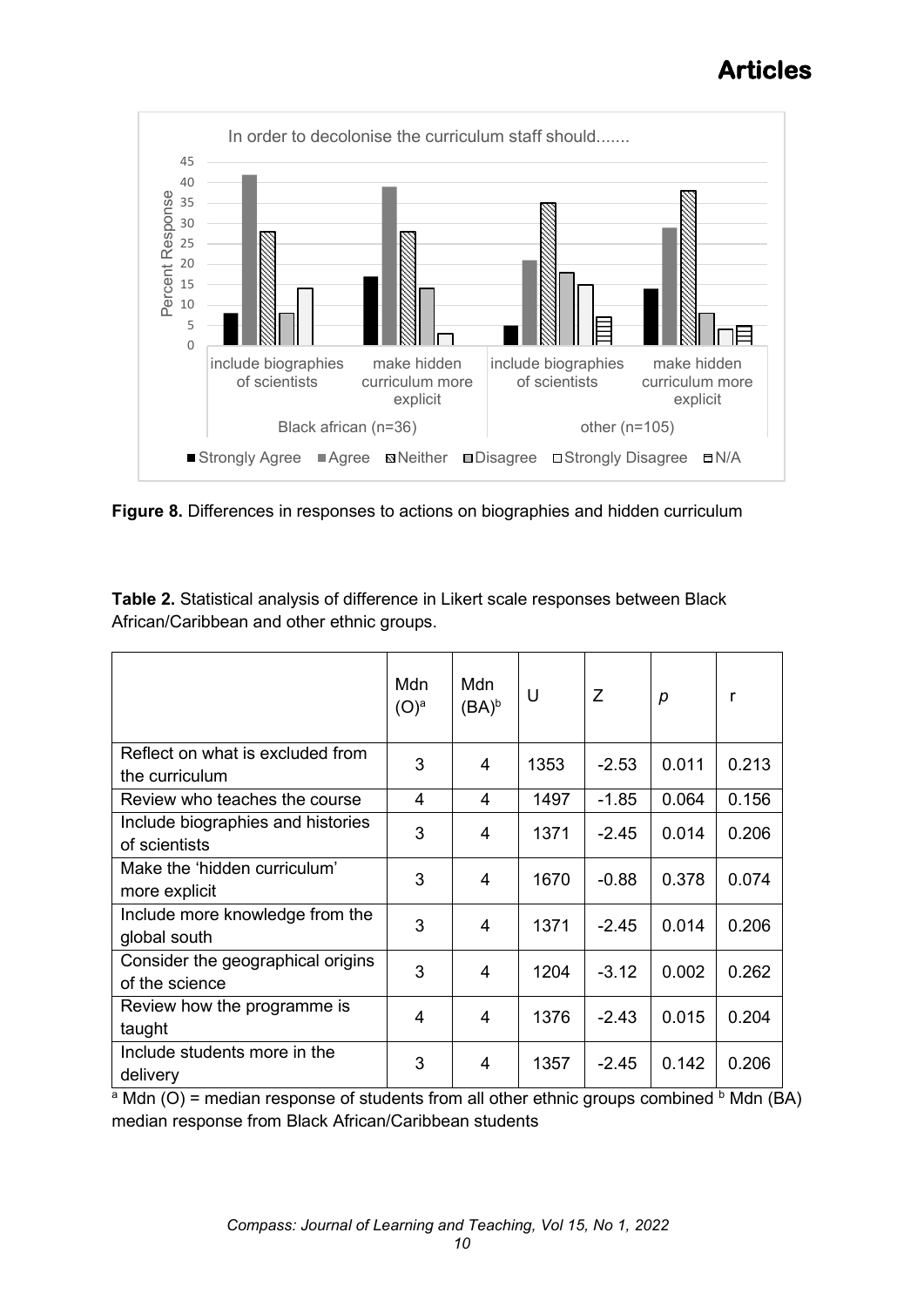### **Discussion**

#### **Understanding and support for decolonisation and Inclusion**

As noted above, student understanding of the terms 'decolonisation' and 'inclusion', as applied to the curriculum, was low. Students were more familiar with the term 'an inclusive curriculum'. This is perhaps to be expected, given Kingston University's focus on promoting an inclusive curriculum (McDuff *et al*., 2020). In addition, more students thought that the curriculum would benefit from being more inclusive than that it would benefit from decolonisation. This may be partly because 'inclusion' embraces a broader range of protected characteristics, such as disability, gender reassignment, race, religion or belief, sex and sexual orientation. It is worth noting that this survey was carried out in November 2019, before the Black Lives Matter movement gained pace in 2020. Nonetheless, the results do suggest that more needs to be done, by extensive discussion by academic staff and students about what decolonisation of the science curriculum means and what it would entail. This has been to a certain extent achieved through workshops for academic staff that introduce what decolonisation of science means and how it can begin to be addressed it within individual academics' work practices (Karodia and Lalemi, 2019; Lalemi, 2020). A key feature of such workshops is the provision of a safe space for discussion, learning and growth in decolonising science, as well as examples of work on decolonisation in science courses. This should improve staff confidence in discussing the issues with students.

On first inspection it appears that students from a Black African/Caribbean background were more likely to think that the curriculum would benefit from decolonisation (30%) compared to all other groups (12%), as figure 2 shows. In the 'all other' group, more students disagreed with the statement that the curriculum would benefit from decolonisation than agreed. The opposite was seen for Black African/Caribbean students. However, more detailed analysis through a Mann-Whitney Test (U  $[N_B = 36, N_0 = 105] = 1587$ , Z = -1.37, p = 0.171) showed that there was no statistically significant difference between the response to this question of Black African/Caribbean students compared to all other students. However, there is a statistically significant difference in the response to the question about making the curriculum more inclusive ((U  $[N_B = 36, N_o = 105] = 1142, Z = -3.4, p = 0.0006$ ), where 64% of Black African/Caribbean students agreed that the curriculum would benefit from being made more inclusive, compared to just 27% from all other ethnic groups. This highlights one of the shortcomings of grouping such a diverse range of students as BAME. There is likely to be considerable variation between different ethnic groups.

The fact that students with the largest degree-awarding gap are showing greater advocacy for a more inclusive and decolonised curriculum provides strong evidence to persuade staff to reflect on this when they review curricula. This is particularly important in schools – such as the School of Life science, Pharmacy and Chemistry at Kingston University – where a large percentage of students come from a Black African/Caribbean background. It is also reflected in the views of Black African/Caribbean students on actions to decolonise the curriculum, discussed below.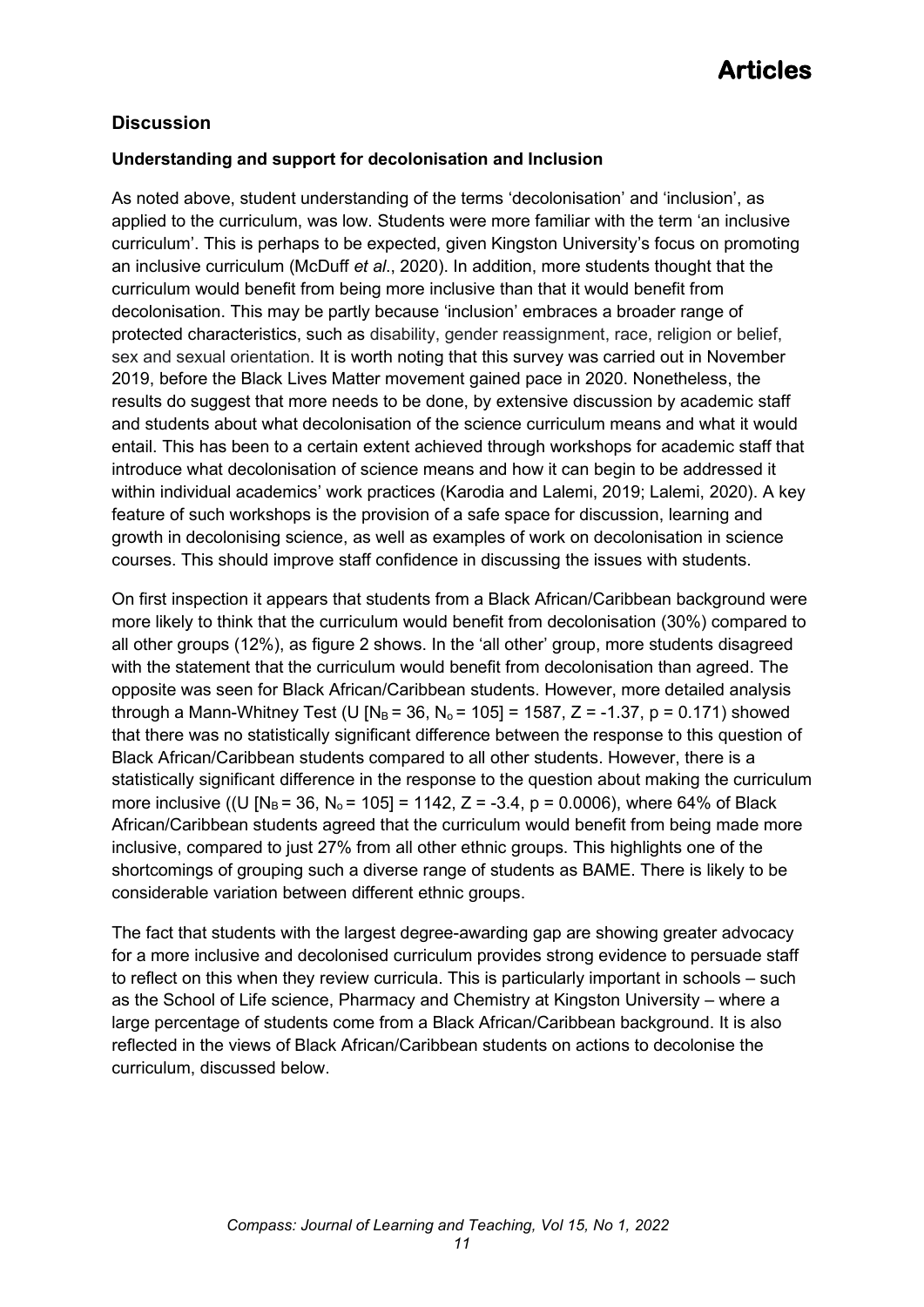#### **Actions to decolonise the curriculum**

It is acknowledged that many of these actions would be considered good learning and teaching practice and students would be likely to support them outside this particular context of their contributing to decolonising the curriculum.

Figures 3 and 4 generally indicate that students are more supportive of actions focused on who teaches and how they teach rather than what they teach. There is less support for inclusion of scientists' biographies and knowledge from the global south. It is interesting to note that reviewing who teaches on the courses and how the course is taught with greater focus on active learning gained the most support (58% agreed). Reviewing how the course is taught with greater focus on active learning may not have been the first action to consider with regard to decolonising the curriculum; however, it has been heavily promoted as the means of improving the quality of teaching in HE in recent years (Freeman *et al.* 2014). A recent meta-analysis of research on active learning publications (Theobald *et al.* 2020) revealed that active learning narrows achievement gaps for under-represented students in undergraduate science. The work highlighted that active learning benefits all students, but most benefits students from under-represented backgrounds, reducing award gaps for examination marks and pass rates. This is significant, as one of the driving forces for decolonising the curriculum is that it is thought it may well help to address the issue of awarding gaps.

Given the low level of understanding of 'decolonisation of the curriculum', as revealed in the earlier questions, it is perhaps not surprising that more specialist actions regarding decolonising the curriculum – such as including biographies and histories of scientists and more knowledge from the global south, as well as considering the geographical origins of the science being taught – got less agreement, while many students would be expected to support actions centred on established good learning and teaching practice, such as active learning.

Nonetheless, these results do show there is support from students for actions that Swartz has suggested underpin the decolonisation of the curriculum. They also offer a counter argument to the claims that students are not interested in decolonising their university and so a reason for academics not to engage with decolonisation (Liyange, 2020).

#### **Views of Black African/Caribbean students on actions to decolonise the curriculum**

Mann-Whitney statistical tests on the questionnaire results

The tests indicate that Black African/Caribbean students were more supportive of the following actions to decolonise the curriculum than students from all other ethnic groups combined:

- Reflect on what is excluded from the curriculum, not just what it contains;
- Include biographies and histories of scientists being taught and those who teach;
- Include more knowledge from the global south in the programme;
- Consider the geographical origins of the science being taught;
- Review how the programme is taught with greater focus on active learning.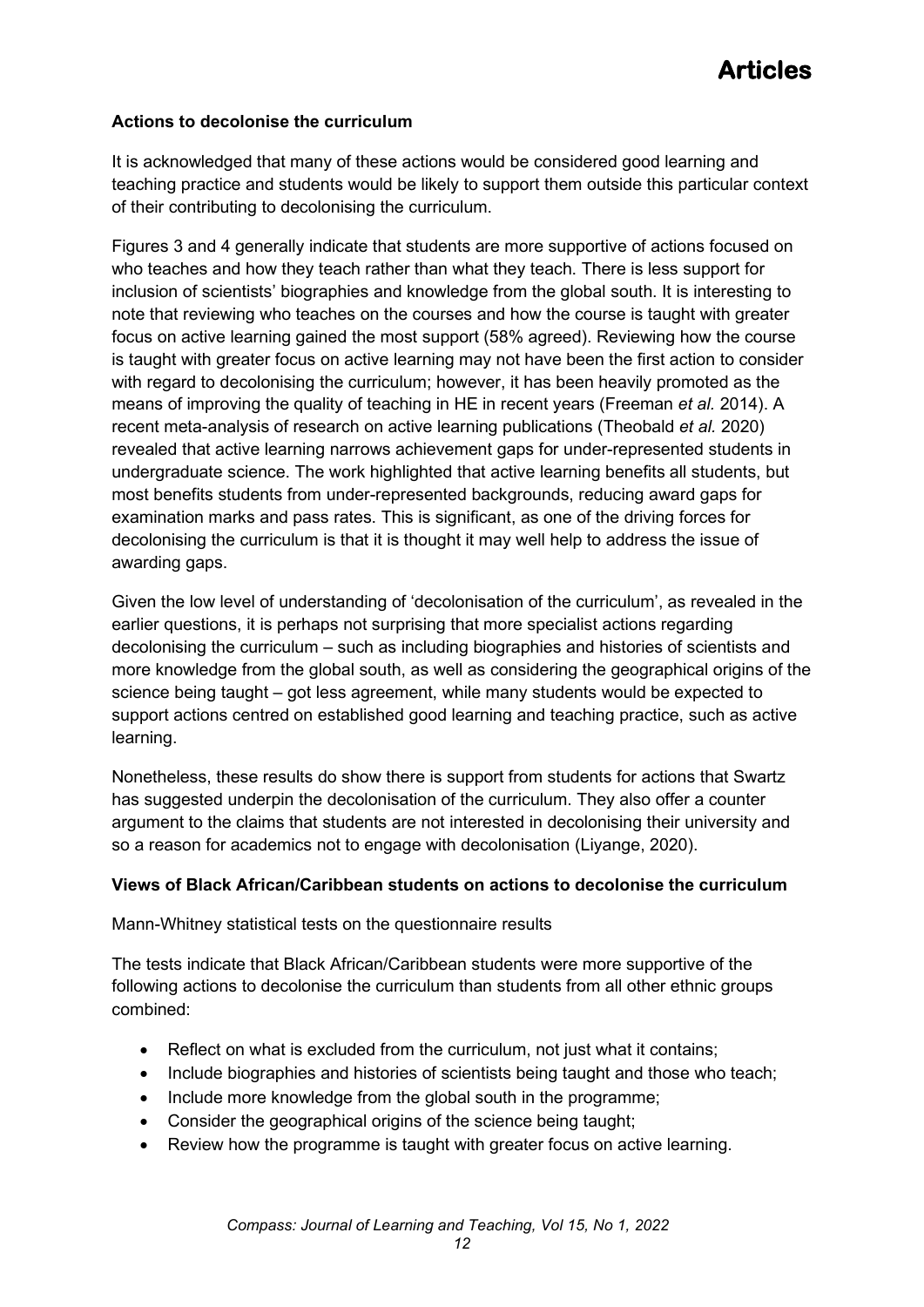Many of these actions are centred on the actual content taught on the science programmes and indicates there is a strong desire for more focus on the contributions and knowledge of people from the global south by students from a Black African/Caribbean background.

The tests indicate that there is no significant difference in the response of the two groups for:

- Review who teaches the course to so students can be exposed to views from different kinds of people;
- Make more explicit the 'hidden curriculum' (the unwritten information that students pick up from close interaction with staff);
- Include students more in the delivery of teaching.

It is worth noting that the median score for 'Review who teaches the course' was high for both Black African/Caribbean students and all others. This is evidently something all ethnics groups favour.

The much stronger advocacy for action regarding content by Black African/Caribbean students highlights the importance of reflecting global south knowledge, diverse biographies and the geographical origin of the science being taught to this group of students. This backs up the work of many writers who have called for greater representation of the contribution from the global south in the curriculum. Akinbosede (2020) has noted that the discussion of race in the context of science subjects might increase engagement and a sense of belonging for students of colour. The teaching of the biographies of those involved in the science provides opportunities to discuss racial injustices within science as well as diversifying representation. There is now an increasing number of biographical resources (Ries and Mensinger, 2021) to help lecturers diversify content. These actions are important as they would help Black African/Caribbean students see themselves being reflected in the curriculum – a key feature of an inclusive curriculum.

It is noteworthy that reviewing how the programme is taught, with greater focus on active learning – one of the popular actions for the overall cohort – was still significantly more supported by Black African/Caribbean students. The importance of such action is reflected in recent recommendations for supporting historically under-represented students in science, which highlighted the value of implementing student-centred learning (Arif *et al*., 2021).

Liyanage (2020) recommends that a change of pedagogy and broadening of content are needed as part of decolonisation, as is reflected in Swartz's theses for decolonisation. However, she also notes that conflation of decolonisation with diversity and inclusion can be damaging, allowing tokenistic or unrelated measures to be branded as decolonisation. The Keele manifesto (2021) states that decolonisation should be more than diversity and inclusion and should consider the power structures behind the hierarchy of knowledge and seek to break down the prominence given to knowledge derived from the global north. The strong advocacy of Black African/Caribbean students for 'Reflecting on what is excluded from the curriculum not just what it contains' highlights the need for this within the science curriculum. It is important to note that decolonisation is more than equality, diversity and inclusion.

### **Impact of research**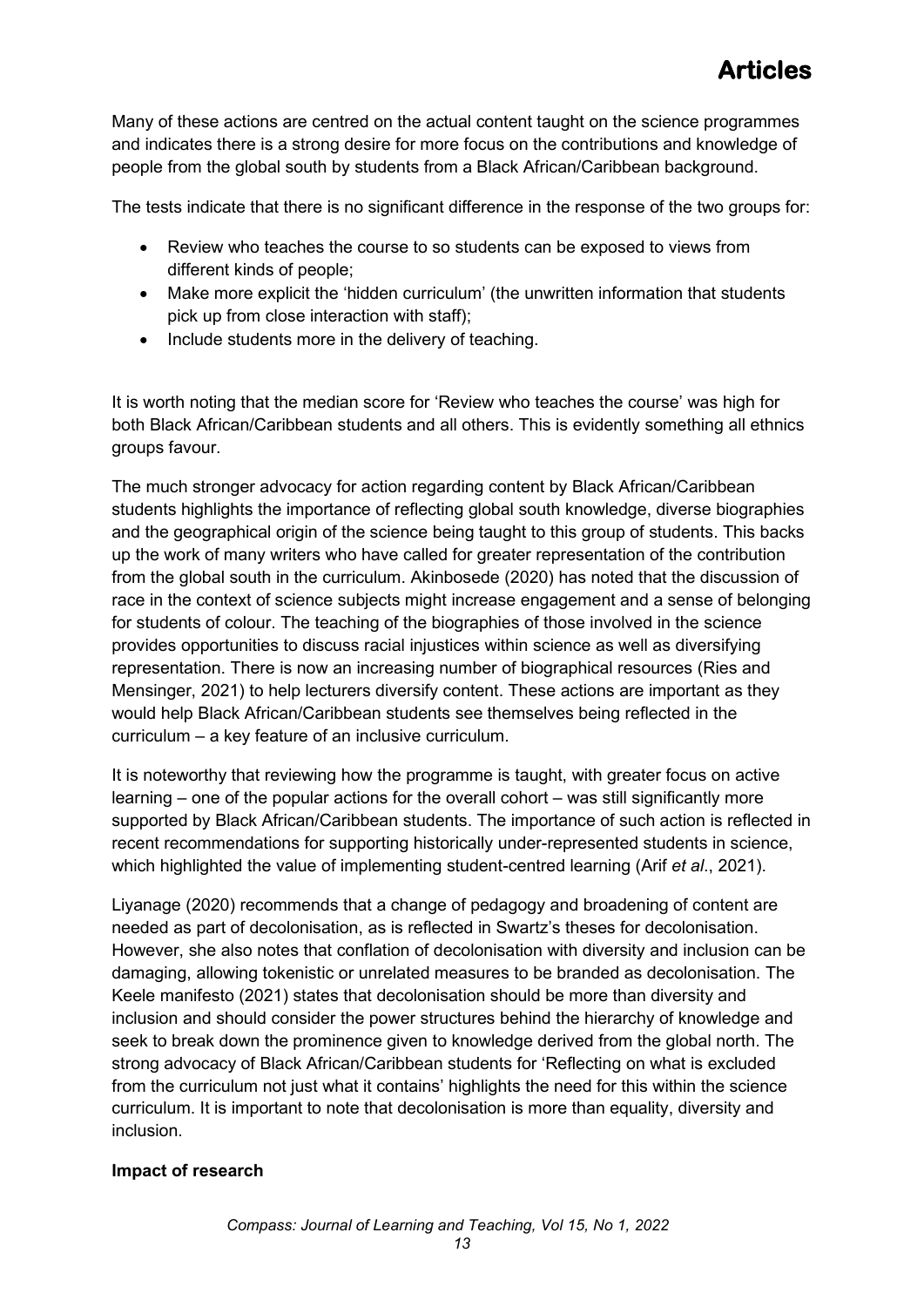These results have influenced the continuing development of teaching of science at Kingston University. The redesign of a first-year chemistry module involved the replacement of a series of lectures with a project-based learning approach (Williams, 2021). This allowed students to co-create the curriculum around atmospheric chemistry pollution and encouraged them to explore the global impact of atmospheric pollution. This approach addressed the actions of reviewing how the programme is taught and incorporating more active learning and a greater focus on the global south and the geographical origins of the science. The positive impact of this approach has led to the introduction of project-based learning into the foundation year of Kingston university's extended degree programmes in science. Staff have also taken steps to introduce the biographies of a diverse range of chemists into the chemistry curriculum to coincide with Black History month. In addition, workshops are being run to discuss and support staff in the decolonisation of science (Lalemi, 2020).

### **Conclusions**

Despite the promotion of the Inclusive Curriculum Framework (ICF) at Kingston (Hughes *et al.* 2019), most science students do not understand what is meant by an 'inclusive curriculum' or 'decolonising the curriculum'. This indicates that more work needs to be done to generate discussion about these topics with science students. After having the term 'decolonising the curriculum' explained in simple terms, students were most supportive of actions centred on who teaches and how they teach, rather than on what is taught.

Interestingly, students from a Black African/Caribbean background are more supportive of actions about what is taught and how it is taught than students from all other groups combined. Both sets of students are similarly supportive of actions regarding who does the teaching. In addition, around half of students from a Black African/Caribbean background agreed that, to decolonise the curriculum, the geographical origins of science should be considered and that more knowledge from the global south should be included.

These results highlight the problems of treating BAME students as a homogenous group, as there is likely to be variation between different ethnic groups.

Overall, the results indicate there is considerable student support for decolonising the science curriculum and that this is particularly strong for students from a Black African/Caribbean background.

### **Reference list**

Akinbosede, D. (2020) 'Science curricula must be decolonised too.' *Times Higher Education*. Available at: [https://www.timeshighereducation.com/blog/science-curricula-must-be](https://www.timeshighereducation.com/blog/science-curricula-must-be-decolonised-too#node-comments)[decolonised-too#node-comments](https://www.timeshighereducation.com/blog/science-curricula-must-be-decolonised-too#node-comments) (Accessed: 7 January 2022).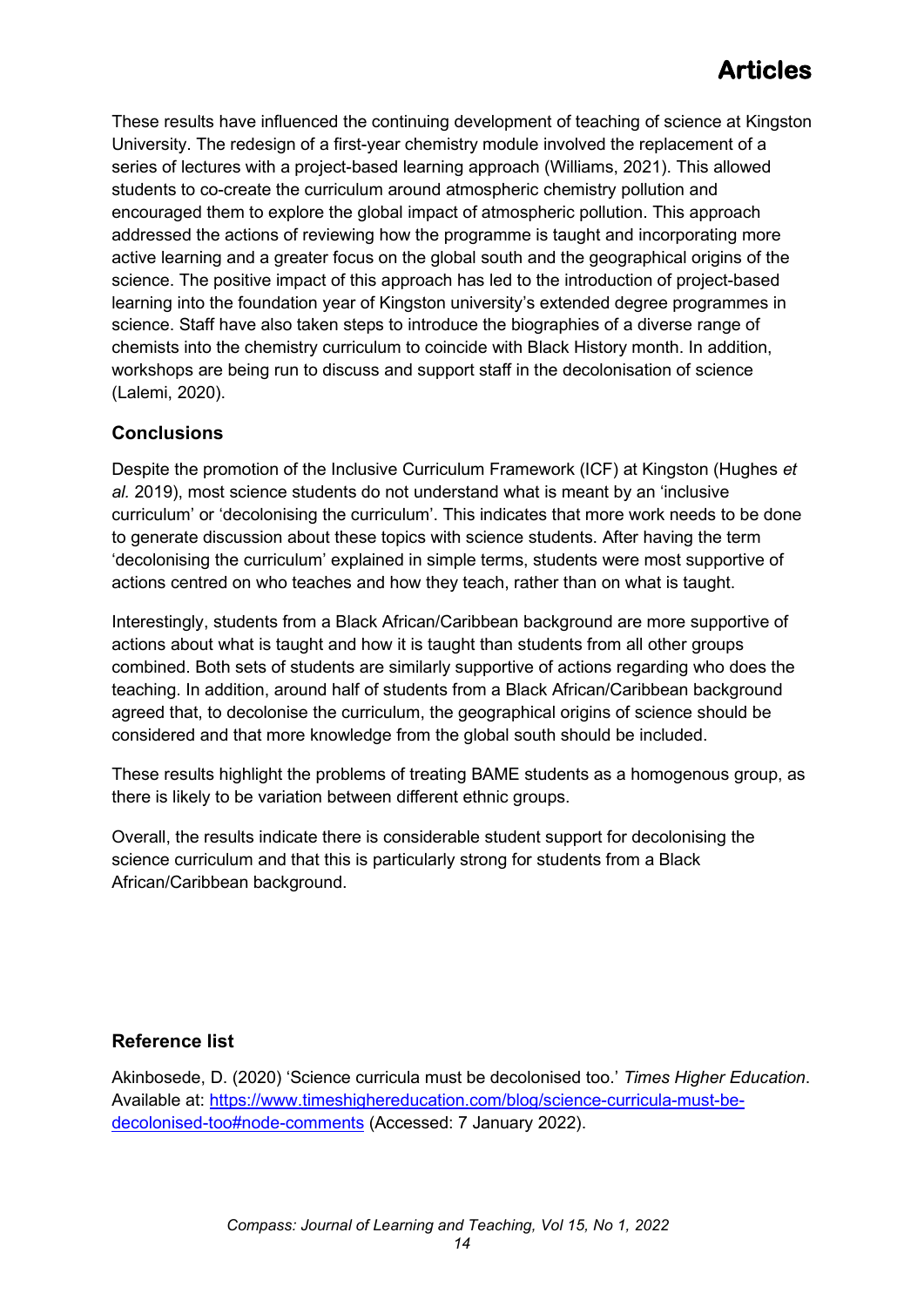Alvares, C. and Faruqi, S.S. (eds.) (2014) *Decolonising the University: The Emerging Quest for Non-Eurocentric Paradigms*. Penang: Penerbit USM. ISBN: 9838615412

Arif, S., Massey, M.D.B., Klinard, N., Charbonneau, J., Jabre, L., Martins, A.B., Gaitor, D., Kirton, R., Albury, C. and Nanglu, K. (2021) 'Ten simple rules for supporting historically underrepresented students in science.' *PLOS Computational Biology* 17(9). Available at: <https://doi.org/10.1371/journal.pcbi.1009313> (Accessed: 7 January 2022).

Gaudry, A. and Lorenz, D. (2018) 'Indigenization as inclusion, reconciliation, and decolonization: Navigating the different visions for indigenizing the Canadian Academy.' *AlterNative: An International Journal of Indigenous Peoples*, 14(3), 218-227. Available at: <https://doi.org/10.1177%2F117718011878538> (Accessed: 7 January 2022).

Bhambra, G.K., Gebrial, D. and Nişancıoğlu, K. (2018) *Decolonising the university*. London: Pluto Press. ISBN: 9780745338217

Botha, M.M. (2007) 'Africanising the curriculum: An exploratory study.' *South African Journal of Higher Education*, 21(2), 202-216. Available at: [https://www.ajol.info//index.php/sajhe/article/view/25630](https://www.ajol.info/index.php/sajhe/article/view/25630) (Accessed: 7 January 2022).

De Winter, J.F.C. and Dodou, D. (2010) 'Five-Point Likert Items: t test versus Mann-Whitney-Wilcoxon.' (Addendum added October 2012). *Practical Assessment, Research, and Evaluation*, 15(1), 11. Available at:<https://doi.org/10.7275/bj1p-ts64> (Accessed: 7 January 2022).

Fernandes, M. (2021) 'What does decolonising the curriculum mean for STEM subjects?' *Compass: Journal of Learning and Teaching*,14(2). Available at: <https://doi.org/10.21100/compass.v14i2.1230> (Accessed: 7 January 2022).

Freeman, S., Eddy, S.L., McDonough, M., Smith, M.K., Okoroafor, N., Jordt, H. and Wenderoth, M.P. (2014) 'Active learning increases student performance in science, engineering, and mathematics.' *Proceedings of the National Academy of Sciences*,111(23), 8410-5. Available at:<https://doi.org/10.1073/pnas.1319030111> (Accessed: 7 January 2022).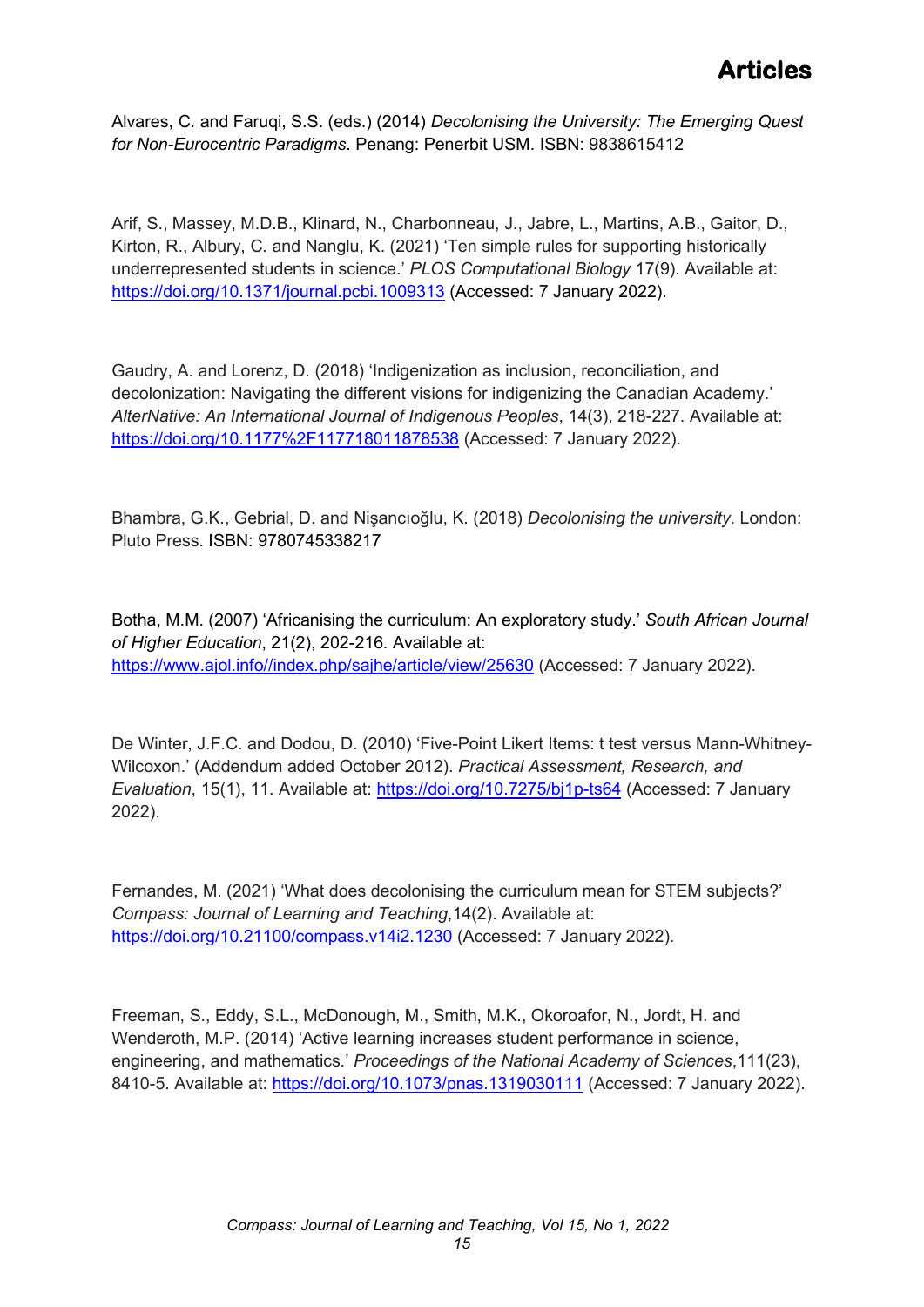Hollingsworth, R.G., Collins, T.P., Smith, V.E. and Nelson, S.C. (2011) 'Simple statistics for correlating survey responses.' *Journal of Extension*,49(5), 14-21. Available at: <https://archives.joe.org/joe/2011october/tt7.php> (Accessed: 14 January 2022).

Hughes, A.L., Michener, C., Mohamed, K. and McDuff, N. (2019) 'Curriculum co-creation as a transformative strategy to address differential student outcomes: the example of Kingston University's Student Curriculum Consultant Programme.' *Compass: Journal of Learning and Teaching* 12(1). Available at: <https://journals.gre.ac.uk/index.php/compass/article/view/955> (Accessed: 7 January 2022).

Hockings, C. (2010) 'Inclusive learning and teaching in higher education: a synthesis of research.' York: Higher Education Academy. Available at: [https://www.advance](https://www.advance-he.ac.uk/knowledge-hub/inclusive-learning-and-teaching-higher-education-synthesis-research)[he.ac.uk/knowledge-hub/inclusive-learning-and-teaching-higher-education-synthesis](https://www.advance-he.ac.uk/knowledge-hub/inclusive-learning-and-teaching-higher-education-synthesis-research)[research](https://www.advance-he.ac.uk/knowledge-hub/inclusive-learning-and-teaching-higher-education-synthesis-research) (Accessed: 7 January 2022).

Hussain, M. (2015) 'Why is my curriculum white?' National Union of Students. Available at[:](https://www.nus.org.uk/en/news/why-is-my-curriculum-white/) <https://www.nus.org.uk/en/news/why-is-my-curriculum-white/> (Accessed: 7 January 2022).

Karodia, N. and Lalemi, L. (2019), 'Decolonising the STEM curriculum.' Available at: [https://teachingexcellence.leeds.ac.uk/wp-content/uploads/sites/89/2020/01/Decolonising](https://teachingexcellence.leeds.ac.uk/wp-content/uploads/sites/89/2020/01/Decolonising-the-STEM-curriculum.pdf)[the-STEM-curriculum.pdf](https://teachingexcellence.leeds.ac.uk/wp-content/uploads/sites/89/2020/01/Decolonising-the-STEM-curriculum.pdf) (Accessed: 7 January 2022).

Keele University (2021) 'Decolonising the Curriculum Staff Guide.' Available at: [https://www.keele.ac.uk/equalitydiversity/equalityframeworksandactivities/decolonisingthecur](https://www.keele.ac.uk/equalitydiversity/equalityframeworksandactivities/decolonisingthecurriculum/) [riculum/](https://www.keele.ac.uk/equalitydiversity/equalityframeworksandactivities/decolonisingthecurriculum/) (Accessed: 7 January 2022).

Lalemi, L. (2020) 'Decolonising science.' Available at: <https://www.creativetuitioncollective.com/external-workshops> (Accessed: 14 January 2022).

le Grange, L. (2016) 'Decolonising the university curriculum.' *South African Journal of Higher Education,* 30(2), 1-12. Available at: <https://doi.org/10.20853/30-2-709> (Accessed: 7 January 2022).

Liyanage, M. (2020) 'Miseducation: decolonising curricula, culture and pedagogy in UK universities.' Available at: [https://www.hepi.ac.uk/2020/07/23/miseducation-decolonising](https://www.hepi.ac.uk/2020/07/23/miseducation-decolonising-curricula-culture-and-pedagogy-in-uk-universities/)[curricula-culture-and-pedagogy-in-uk-universities/](https://www.hepi.ac.uk/2020/07/23/miseducation-decolonising-curricula-culture-and-pedagogy-in-uk-universities/) (Accessed: 7 January 2022).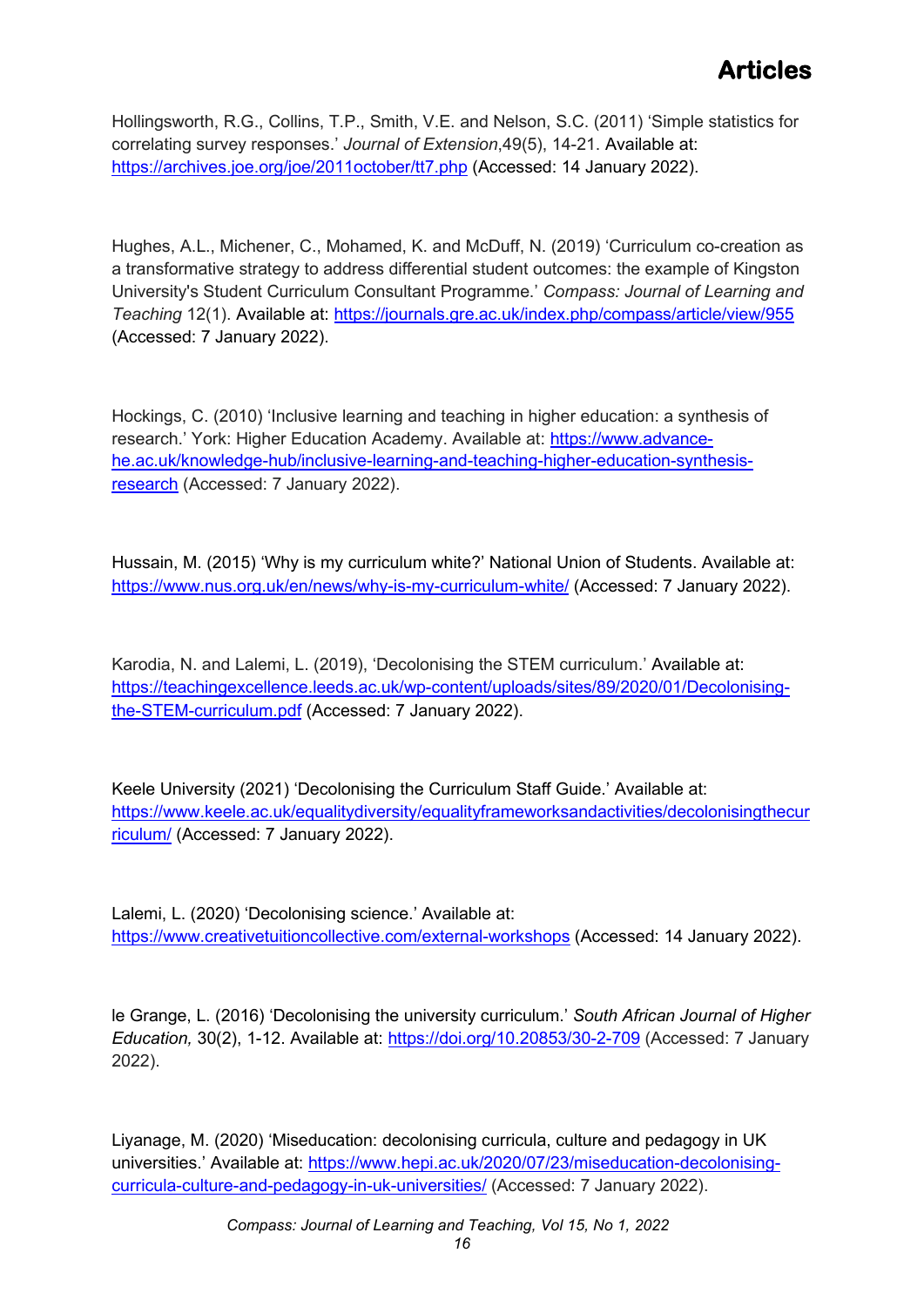McDuff, N., Hughes, A., Tatam, J., Morrow, E. and Ross, F. (2020) 'Improving equality of opportunity in Higher Education through the adoption of an inclusive curriculum framework.' *Widening Participation and Lifelong Learning*, *22*(2), 83-121. Available at: <https://doi.org/10.5456/WPLL.22.2.83> (Accessed: 7 January 2022).

Muldoon, J. (2019) 'Academics: it's time to get behind decolonising the curriculum.' Guardian 20 March 2019. Available at:

[https://www.theguardian.com/education/2019/mar/20/academics-its-time-to-get-behind](https://www.theguardian.com/education/2019/mar/20/academics-its-time-to-get-behind-decolonising-the-curriculum)[decolonising-the-curriculum](https://www.theguardian.com/education/2019/mar/20/academics-its-time-to-get-behind-decolonising-the-curriculum) (Accessed: 7 January 2022).

Richardson, J.T. (2015) 'The under-attainment of ethnic minority students in UK higher education: what we know and what we don't know.' Journal of Further and Higher Education, 39(2), 278-291. Available at:<https://doi.org/10.1080/0309877X.2013.858680> (Accessed: 7 January 2022).

Ries, K.R. and Mensinger, Z.L. (2022) 'Introducing Diverse Chemists in Chemistry Courses.' Journal of Chemical Education, 99(1), 504-7. Available at: <https://doi.org/10.1021/acs.jchemed.1c00394> (Accessed: 7January 2022).

School of African and Oriental Studies (2018) 'Learning and Teaching Toolkit for Programme and Module Conveners.' Available at: [https://blogs.soas.ac.uk/decolonisingsoas/learning](https://blogs.soas.ac.uk/decolonisingsoas/learning-teaching/)[teaching/](https://blogs.soas.ac.uk/decolonisingsoas/learning-teaching/) (Accessed: 7January 2022).

Swartz S. (2018) 'Decolonising the curriculum: what we can learn from global South theories and experiences.' Available at: [https://cpb-eu](https://cpb-eu-w2.wpmucdn.com/blogs.ucl.ac.uk/dist/f/575/files/2018/11/Decolonising-the-curriculum-UCL-IoE-31-Oct-2018.pdf)[w2.wpmucdn.com/blogs.ucl.ac.uk/dist/f/575/files/2018/11/Decolonising-the-curriculum-UCL-](https://cpb-eu-w2.wpmucdn.com/blogs.ucl.ac.uk/dist/f/575/files/2018/11/Decolonising-the-curriculum-UCL-IoE-31-Oct-2018.pdf)[IoE-31-Oct-2018.pdf](https://cpb-eu-w2.wpmucdn.com/blogs.ucl.ac.uk/dist/f/575/files/2018/11/Decolonising-the-curriculum-UCL-IoE-31-Oct-2018.pdf) (Accessed: 7 January 2022).

Theobald, E.J., Hill, M.J., Tran, E., Agrawal, S., Arroyo, E.N., Behling, S., Chambwe, N., Cintron, D.L., Cooper, J.D., Dunster, G., Grummer, J.A., Hennessey, K., Hsiao, J., Iranon, N., Jones, L., II, Jordt, H., Keller, M., Lacey, M.E., Littlefield, C.E., Lowe, A., Newman, S., Okolo, V., Olroyd, S., Peecook, B.R., Pickett, S.B., Slager, D.L., Caviedes-Solis, I.W., Stanchak, K.E., Sundaravardan, V., Valdebenito, C., Williams, C.R., Zinsli, K. and Freeman, S. (2020) 'Active learning narrows achievement gaps for underrepresented students in undergraduate science, technology, engineering, and math.' Proceedings of the National Academy of Sciences of the United States of America 117, 6476-6483. Available at: <https://doi.org/10.1073/pnas.1916903117> (Accessed: 7 January 2022).